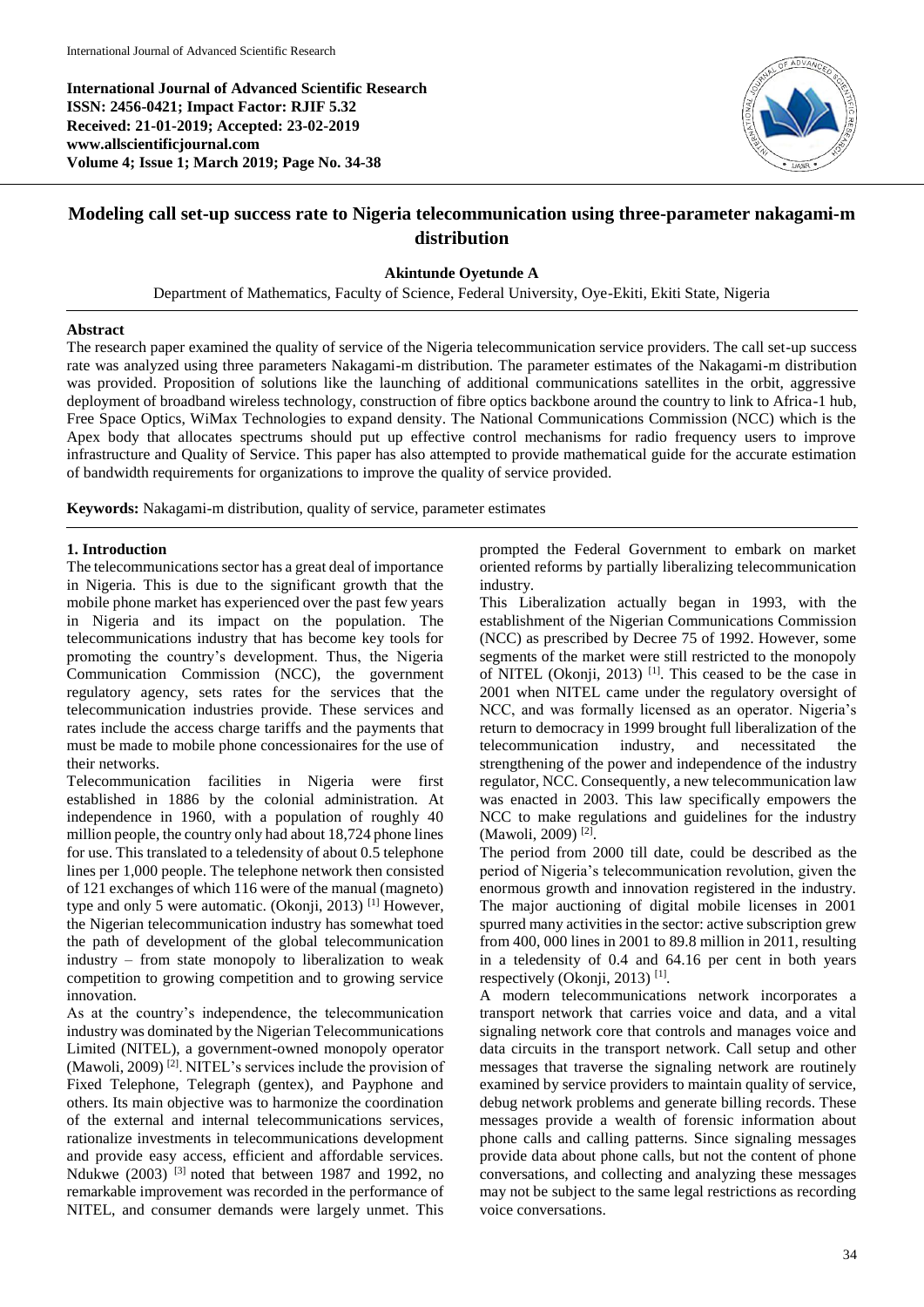This research paper describes techniques for collecting detailed information about phone calls and calling patterns. The techniques can be implemented using current telecommunications network surveillance equipment telecommunications network surveillance (Thompson, 2000) [5], and the collected data can be analyzed and stored at little additional cost. There are various statistical models for analyzing communication and telecommunication networks, among which are: probability theory, Markov chains (both discrete and continuous), queuing theory, eventbased simulations (confidence intervals and regression models), scheduling theory, and many others.

## **2. Research Methodology**

### **2.1 Nakagami-m Approach to Fading Network Signal**

In wireless telecommunications, the received signal is subjected to fading due to two physical mechanisms. On one hand, the multipath components cause rapid and deep fading in displacements of few wavelengths (small-scale area). This is the well-known short-term fading or fast fading, which has been extensively analyzed in the literature (Thompson 2000 and Molisch, 2011)  $[5, 7]$ . This fast fading signal has been modeled statistically using the Rice, Rayleigh, Nakagami- $m$ , and Weibull distributions.

The Nakagami- $m$  distribution is frequently employed to model the fast fading since it fits better than the other distributions in many measurement campaigns (Nakagami, 1960 and Rubio, *et al*. 2007) [9] On the other hand, the received signal fluctuates slowly around a mean in displacements of hundreds of wavelengths (large-scale area). This variation is known as long-term fading or shadowing. This shadowing is due to the temporal blockage of the direct component between the transmitter and receiver terminals. The shadowing is commonly modeled statistically by a lognormal distribution.

Nakagami distribution has been used to model attenuation of wireless signals traversing multiple paths, fading of radio signals, data regarding communicational engineering, and so forth. The distribution may also be employed to model failure times of a variety of products (and electrical components) such as ball bearing, vacuum tubes, and electrical insulation. It is also widely considered in biomedical fields, such as to model the time to the occurrence of tumors and appearance of lung cancer. It has the applications in medical imaging studies to model the ultrasounds especially in Echo (heart efficiency test).

Shanker *et al*. (2005) [10] and Tsui *et al*. (2006) [11] used the Nakagami distribution to model ultrasound data in medical imaging studies. This distribution is extensively used in reliability theory and reliability engineering and to model the constant hazard rate portion because of its memory less property. Yang and Lin (2000) <sup>[12]</sup> investigated and derived the statistical model of spatial-chromatic distribution of images. Through extensive evaluation of large image databases, they discovered that a two-parameter Nakagami distribution well suits the purpose. Kim and Latchman (2009) [13] used the Nakagami distribution in their analysis of multimedia.

For this research paper, probability theory (Nakagami-m distribution) is used in analyzing the telecommunication data.

### **2.2 Estimation of Two Parameters of Nakagami-m Distribution**

The probability density function (p.d.f.) of the Nakagami-m distribution  $[1]$  with two parameters  $\{m, \Omega\}$  is given as:

$$
f(x/m,\Omega) = \frac{2m^m}{\Gamma(m)\Omega^m} x^{2m-1} \exp\left(-\frac{m}{\rho} x^2\right) = \frac{2}{\Gamma(m)} \left(\frac{m}{\Omega}\right)^m x^{2m-1} \exp\left(-\frac{m}{\rho} x^2\right) \begin{array}{l} 0 \le x \le \infty \\ 0 \le x \le \infty \\ 0 \le \Omega \le \infty \end{array} (1)
$$

and its cumulative distribution function is given as:

$$
F(x/m,\Omega) = \frac{\gamma(m\frac{m}{\Omega}x^2)}{\Gamma(m)}
$$
 (2)

where  $m$  is the shape parameter and  $\Omega$  is the speed parameter. Its measures are given as:

Mean; 
$$
E(x) = s + \left(\frac{\Omega}{m}\right)^{1/2} \frac{\Gamma(m+1/2)}{\Gamma(m)}
$$
 (3)

Variance; 
$$
Var(x) = \Omega \left[ 1 - \frac{1}{m} \left( \frac{\Gamma(m+1/2)}{\Gamma(m)} \right)^2 \right]
$$
 (4)

Skewness; Skewness =  $\frac{\Gamma(m+3/2)}{m^{3/2}\Gamma(m)}$  $m^{3/2}Γ(m)$ (5)

Kurtosis; *Kurtosis* = 
$$
\frac{(m+1)}{m}
$$
 (6)

Its parameters are estimated as:

$$
m = \frac{E^2(X^2)}{Var(X^2)}\tag{7}
$$

And

$$
\Omega = E(X^2) \tag{8}
$$

The graph below shows the curve of the pdf of the Nakagamim distribution at several values of the two parameters  ${m, \Omega}$ :



*Source***:** www.wikipedia.com/probability/Nakagami\_m



#### **2.3 Estimation of Three Parameters of Nakagami-m Distribution**

The probability density function (p.d.f) of the extended Nakagami distribution with three parameters {m,Ω, s} as defined by Akintunde  $(2018)$  <sup>[15]</sup> and also known as Nakagami-Akintunde distribution is given as:

$$
f(x/m, \Omega, s) = \frac{2m^m}{\Gamma(m)\Omega^m}(x-s)^{2m-1} \exp\left(-\frac{m}{\Omega}(x-s)^2\right)
$$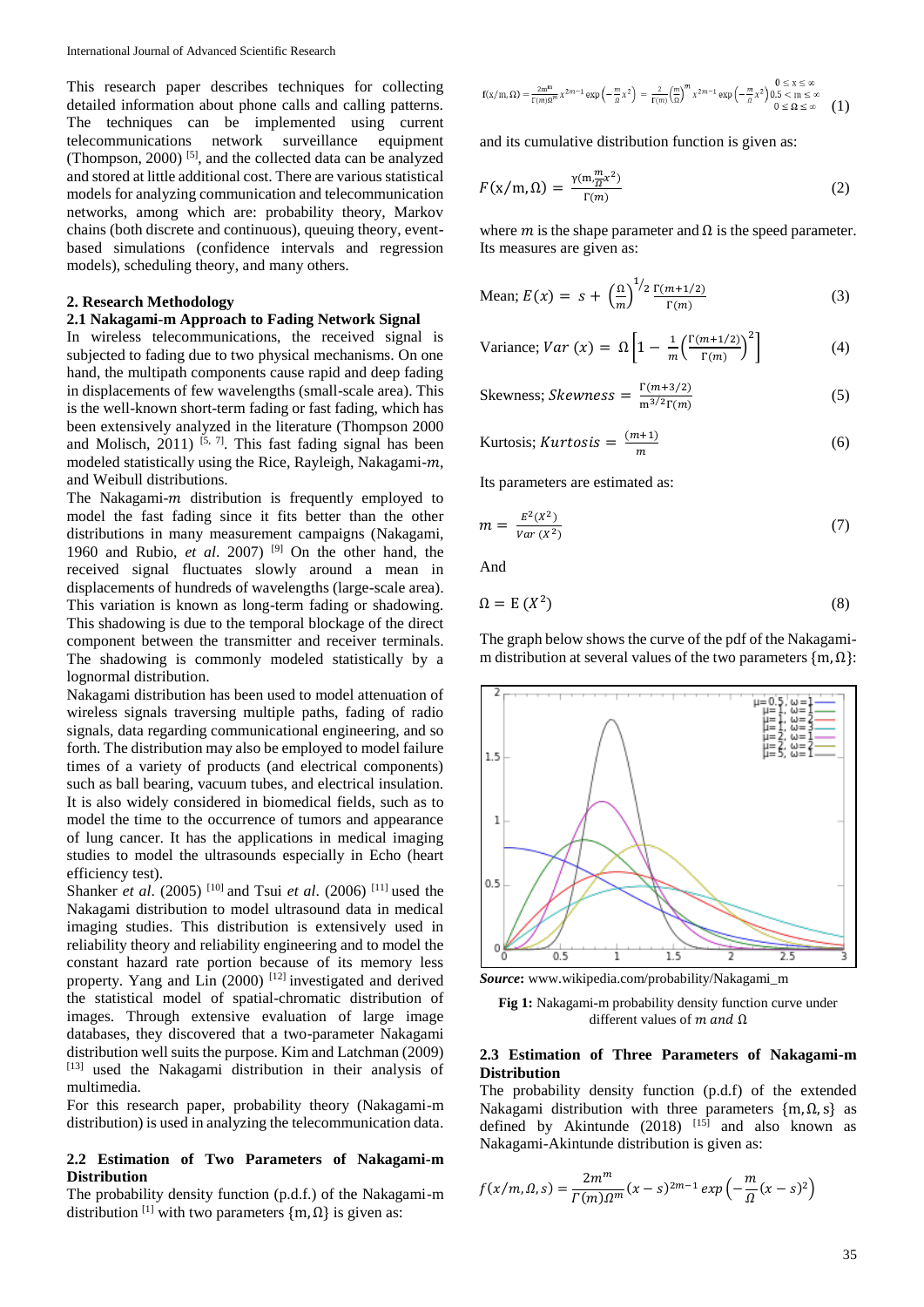International Journal of Advanced Scientific Research

$$
0 \le x \le \infty
$$
  
=  $\frac{2}{\Gamma(m)} \left(\frac{m}{\Omega}\right)^m (x - s)^{2m-1} \exp\left(-\frac{m}{\Omega}(x - s)^2\right)$   $\begin{array}{c} 0.5 < m \le \infty \\ 0.5 < m \le \infty \\ 0 \le \Omega \le \infty \\ x \le s \le \infty \end{array}$  (9)

and its cumulative distribution function is given as:

$$
F(x/m, \Omega, s) = \frac{\gamma(m \frac{m}{\Omega}(x-s)^2)}{\Gamma(m)}
$$
(10)

where  $m$  is the shape parameter,  $\Omega$  is the speed parameter and s is the location parameter.

The measures of the three parameter distribution are given as:

Mean; 
$$
E(X) = s + \left(\frac{\Omega}{m}\right)^{1/2} \frac{\Gamma(m+1/2)}{\Gamma(m)}
$$
 (11)

Variance; 
$$
Var(x) = \Omega \left[ 1 - \frac{1}{m} \left( \frac{\Gamma(m+1/2)}{\Gamma(m)} \right)^2 \right]
$$
 (12)  
Skewness;

$$
Skewness = \frac{\left[s^3 + 3s^2 \left(\frac{\Omega}{m}\right)^{1/2} \frac{\Gamma(m+1/2)}{\Gamma(m)} + 3s\Omega + \left(\frac{\Omega}{m}\right)^{3/2} \frac{\Gamma(m+3/2)}{\Gamma(m)}\right]}{\left[s^2 + 2s\left(\frac{\Omega}{m}\right)^{1/2} \frac{\Gamma(m+1/2)}{\Gamma(m)} + \Omega\right]^{3/2}}
$$
(13)

Kurtosis;

$$
Kurtosis = \frac{\left[s^4 + 4s^2 \left(\frac{\Omega}{m}\right)^{1/2} \frac{\Gamma(m+1/2)}{\Gamma(m)} + 6s^2 \Omega + 4s \left(\frac{\Omega}{m}\right)^{3/2} \frac{\Gamma(m+3/2)}{\Gamma(m)} + \frac{\Omega^2(m+1)}{m}\right]}{\left[s^2 + 2s \left(\frac{\Omega}{m}\right)^{1/2} \frac{\Gamma(m+1/2)}{\Gamma(m)} + \Omega\right]^2}
$$
(14)

The parameters are estimated as:

$$
m = \frac{E^2((X-s)^2)}{Var((X-s)^2)}
$$
(15)

$$
\Omega = E((X - s)^2) \tag{16}
$$

And

$$
s = \frac{\sum x}{n} \tag{17}
$$

The graph below shows the curve of the pdf (9) of the three parameters Nakagami distribution at several values of the three parameters  ${m, \Omega, s}$  as shown below:



**Fig 2:** Three Parameters Extended Nakagami probability density function curve under different values of  $m$ , Ω and s

### **3. Analyses and Results**

From available data, a mere 18,724 lines in 1960 has jumped to 110,147,519, while active lines stood at 81,931,223 thus providing total installed capacity of 218,756,182. Studies also show that there is a positive relationship between telecommunication infrastructure development and economic growth (Tella, *et al* 2006). This explains why Nigeria remains the fastest growing market for telecom operators in the world. However, these figures do not suggest that Nigeria has reached her optimum. There are still many remote communities who are yet to smell the usage of telephone nor the Internet. In most cases, these group of citizens have to come to the cities to write and send their mails. This means a lot of work remains to be done in the areas of infrastructure and diffusion. Even at that, there are a lot of bottle-neck problems with the telecommunication services in the urban areas and Nigeria as a whole.

Data from two major Global System of Mobile (GSM) Telecommunication service providers; namely MTN Nigeria and Glo Nigeria are used and analyzed for Call Set-Up Success Rate (CSSR), because of the large market share they enjoy in Nigeria (this is shown in Figure 3 below). Three parameters Nakagami-m distribution is employed.



*Source***:** Nigeria Communication Commission

**Fig 3:** Market Share of GSM Network Operators in Nigeria

**Definition:** The Call Ste-Up Success Rate (CSSR) is calculated by taking the number of the unblocked call attempts divided by the total number of call attempts. A call set-up is an exchange of signaling information in the call process that leads to traffic channel seizure,

$$
CSSR \text{ } (\%) = \frac{Number \text{ } of \text{ } unblocked \text{ } call \text{ } attempts}{Total \text{ } number \text{ } of \text{ } call \text{ } attempts} \text{ } X \text{ } 100 \text{ } \%
$$
 (18)

According to Nigerian Communications Commission (NCC), the Call Ste-Up Success Rate (CSSR) performance threshold is set to be 98%. Thus the location parameter, s, is assumed to be 98. The data analyzed are from January 2017 to June 2018 on a nationwide basis. The data are obtained and analyzed as well estimated and fitted for CSSR using three parameters Nakagami distribution, which are as illustrated by the table and figures below: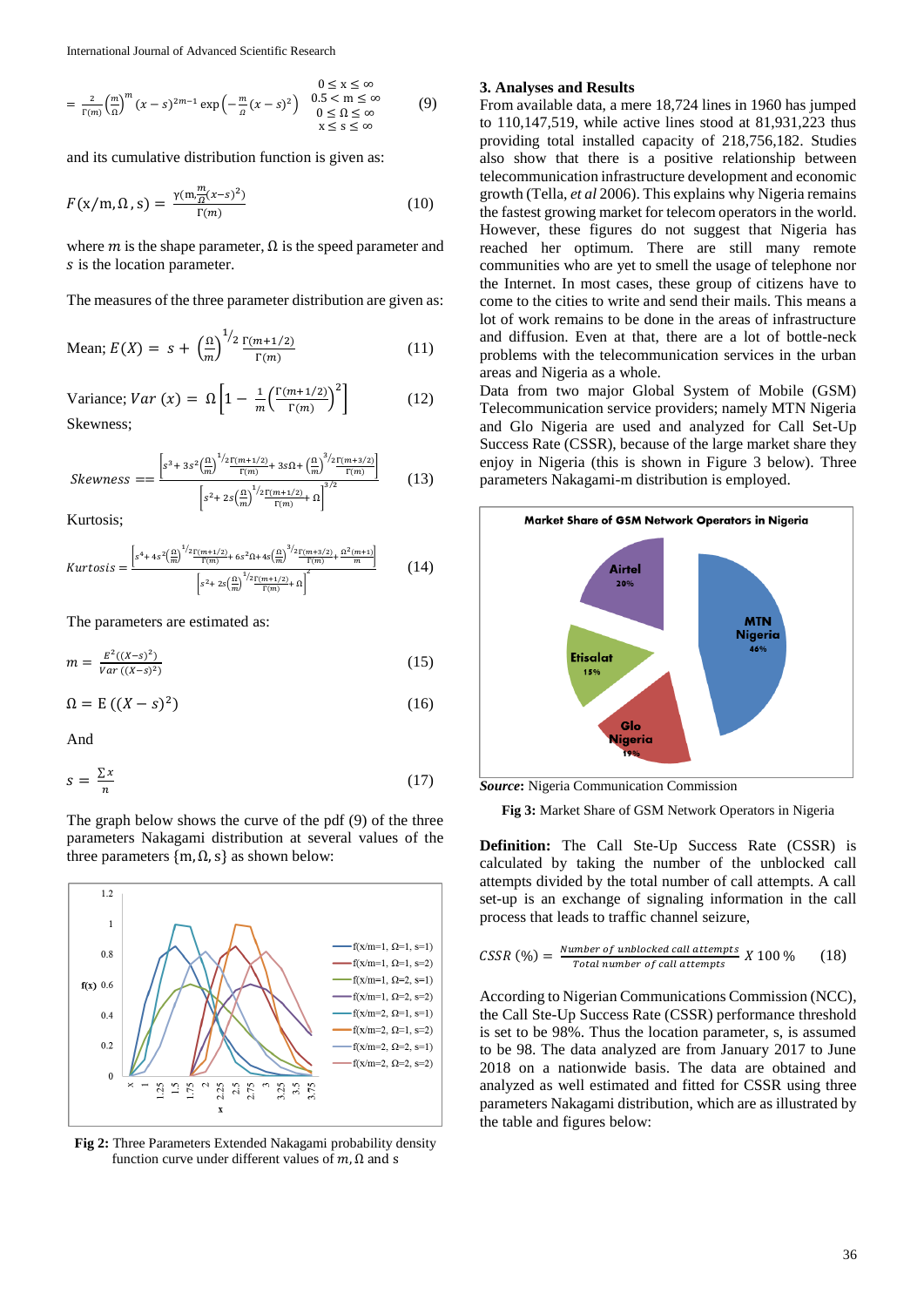**Table 1:** Parameters Estimates of Three-Parameter Nakagami Distribution

| <b>MTN</b> Nigeria | <b>Glo Nigeria</b> |
|--------------------|--------------------|
| $\Omega = 1.1974$  | $\Omega = 0.1624$  |
| $s = 98$           | $s = 98$           |
| $m = 1$            | $m = 1$            |



**Fig 4:** CSSR Curve for MTN-NG and GLO-NG



**Fig 5:** CSSR Curve for MTN-NG



**Fig 6:** CSSR Curve for GLO-NG



**Fig 7:** Nakagami Distribution fitted value for CSSR Curve for MTN-NG



**Fig 8:** Nakagami Distribution fitted value for CSSR Curve for GLO-NG

## **4. Summary and Conclusion**

It was discovered that the Call Set-Up Success Rate (CSSR) performed better for MTN Nigeria than Glo Nigeria in the telecommunication services provided in Nigeria during the time of study. It was also observed that MTN Nigeria CSSR fitted readily more to CSSR values using Nakagami distribution, while Glo Nigeria CSSR values do not. It is also recommended that the CSSR performance threshold should be increased from 98% by Nigeria Communication Commission to ensure more call success by the users of the telecommunication service providers.

#### **References**

- 1. Okonji E. ICT Sector at 53: Tremendous Growth, Poor Services This Day, viewed 2013-2014, http://www. thisdaylive.com/articles/ict-sector-at-53-tremendousgrowth-poor-services/160371/
- 2. Mawoli M. Liberalization of the Nigerian Telecommunication Sector: a Critical Review Journal of Research in National Development. 2009; 7(2):102-124.
- 3. Ndukwe E. An overview of evolution of the telecommunication industry in Nigeria and challenges ahead 1999-2003 Paper presented at the Telecom Summit, viewed 2003-2014, http://www. ncc. gov. ng/ archive/ speeches\_ presentations/ EVC's% 20 Presentation/